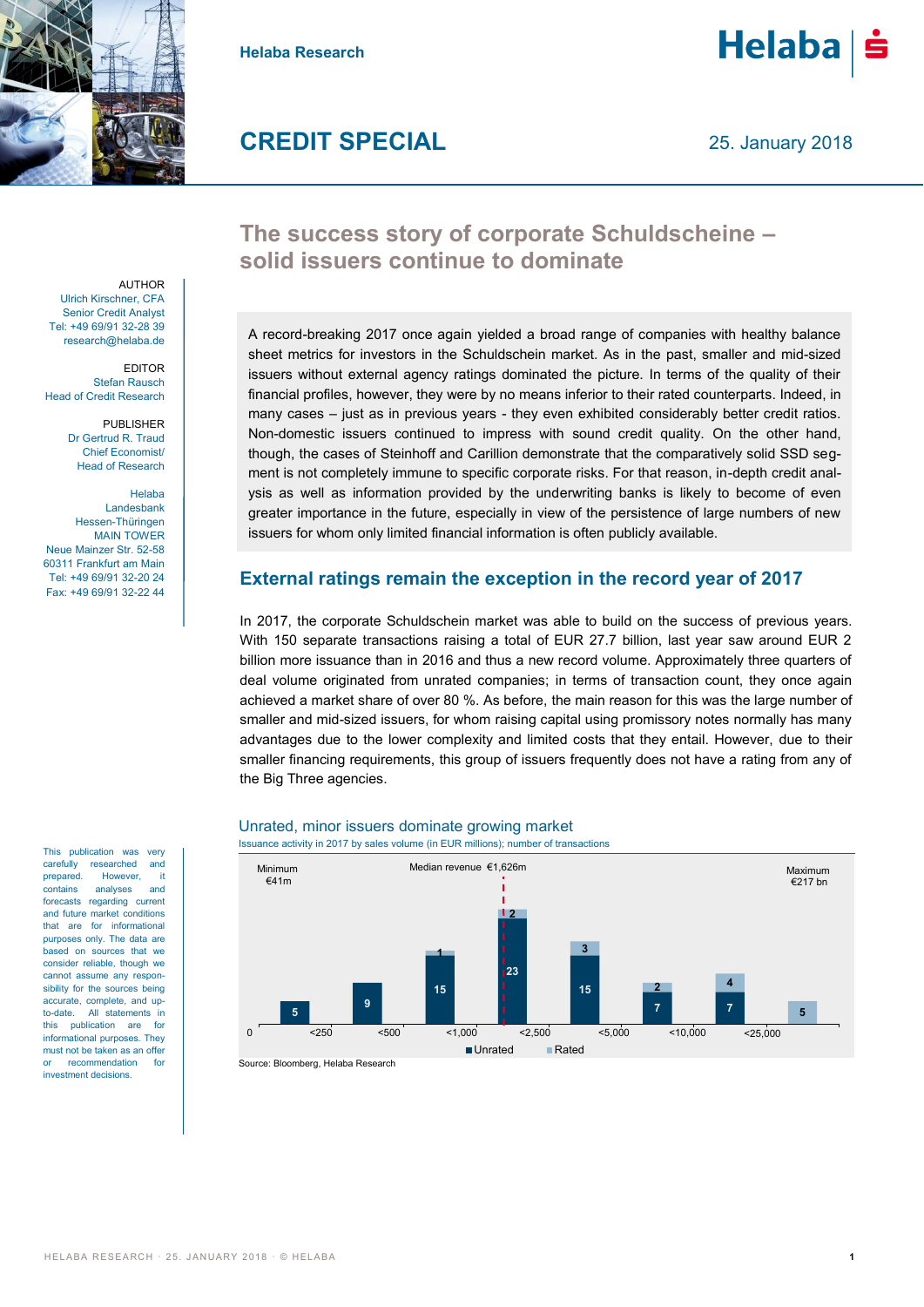#### **Sound credit metrics of unrated issuers still the norm**

The absence of an external rating, though, was generally no indication of poor credit quality in 2017, either. We calculated the adjusted credit metrics<sup>1</sup> of net debt to EBITDA, cash flow from operations to net debt as well as the equity ratio of companies issuing SSDs last year. The results were in line with those of our study on the development of credit quality over previous years (cf. Credit Special of 22 May 2017). For instance, the average earnings-based leverage ratio for the group of unrated issuers was yet again below that of companies with agency ratings in 2017. In addition, the median ratio of net debt to EBITDA of 2.0x, or mean ratio of 2.2x, saw a further improvement compared to the year before.



#### More stable indebtedness in unrated segment Further recent improvement Adj. net debt / EBITDA (median, x-times) . Adj. net debt / EBITDA (unrated issuers, x-times)







Both the cash flow-based leverage ratio and the equity ratio also reveal that the group of unrated issuers by no means possesses worse financial ratios on average. The median ratio of cash flow from operations to net debt was 11 percentage points above that of rated issuers in 2017, while the equity ratio of 37.9 % remained at the upper end of values observed to date.



Better cash flow-based ratios and … <br>Adj. cash flow from operations / net debt (median)<br>
Equity ratio (median)



Sources: Bloomberg, Helaba Research Sources: Bloomberg, Helaba Research Sources: Bloomberg, Helaba Research

<sup>-</sup><sup>1</sup>Mainly adjusted for pension provisions and operational leasing liabilities.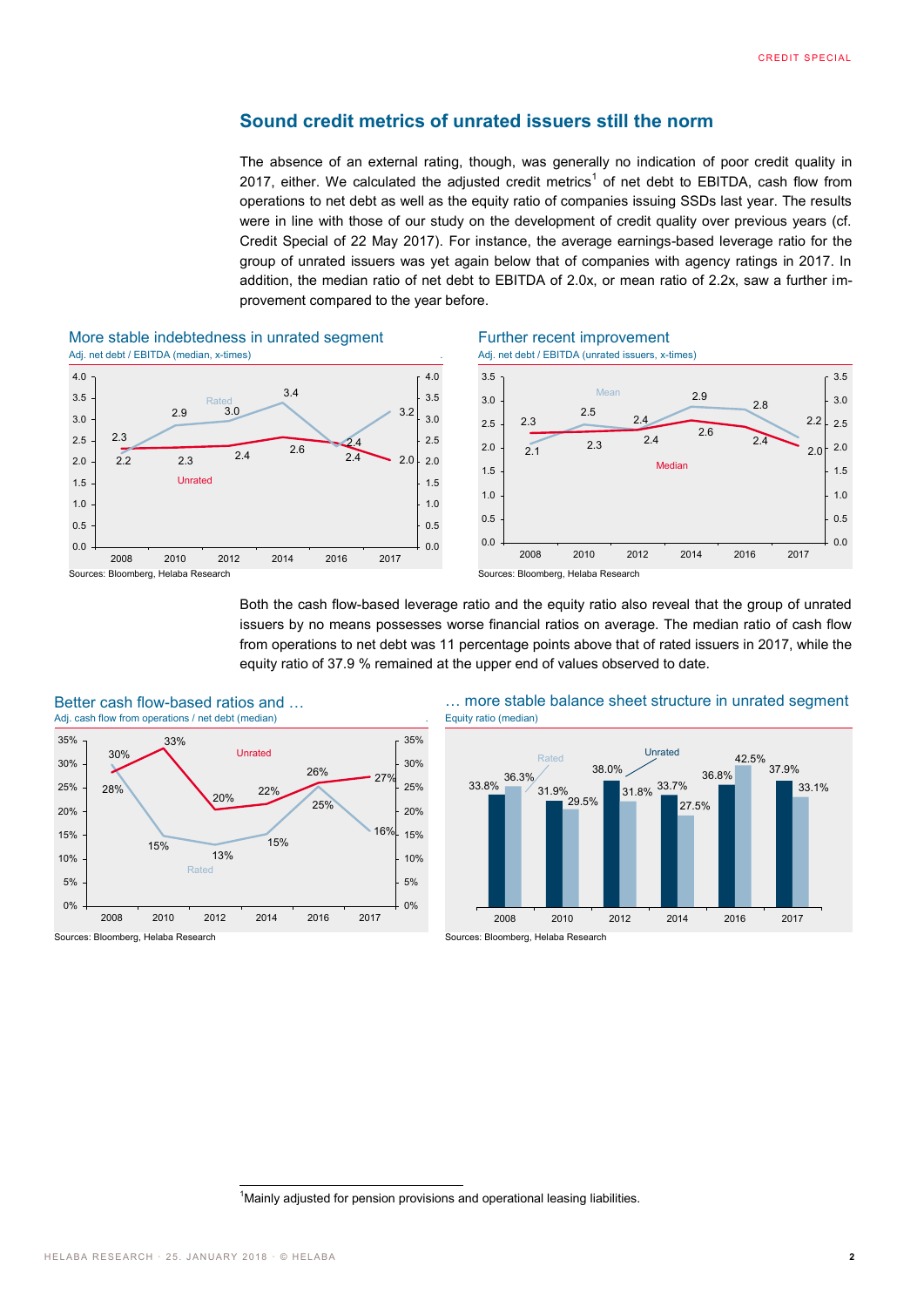#### **Companies with good investment quality expand market share**

In our opinion, the sound credit metrics of unrated issuers indicate that the Schuldschein market continues to offer investors a broad range of companies with a good investment quality. Last year, companies with sales of more than EUR 1 billion and an adjusted leverage ratio of below 3.0x EBITDA accounted for more than half of market volume. Therefore, the proportion of – in our view solid companies increased once again compared to previous years.



#### Rock solid companies account for almost two-thirds of market volume New issuance by investment quality, in % of volume placed

#### **Non-domestic issuers still offer interesting investment opportunities**

In particular, the group of non-domestic issuers offered comparatively good financial profiles in 2017 as well. They had considerably better figures for all three median credit ratios that we calculated than was the case for domestic German companies. The ratio of net debt to EBITDA, which we calculated at 1.8x, was not only significantly below that of domestic issuers but was also very low in relation to previous years. The ratio of cash flow from operations to net debt, at 33 %, similarly reached a very good level. Furthermore, in terms of sales, non-domestic companies were significantly larger than their German counterparts on average.



# Non-domestic issuers with lower leverage … … and very solid capital backing



Sources: Bloomberg, Helaba Research Sources: Bloomberg, Helaba Research Sources: Bloomberg, Helaba Research